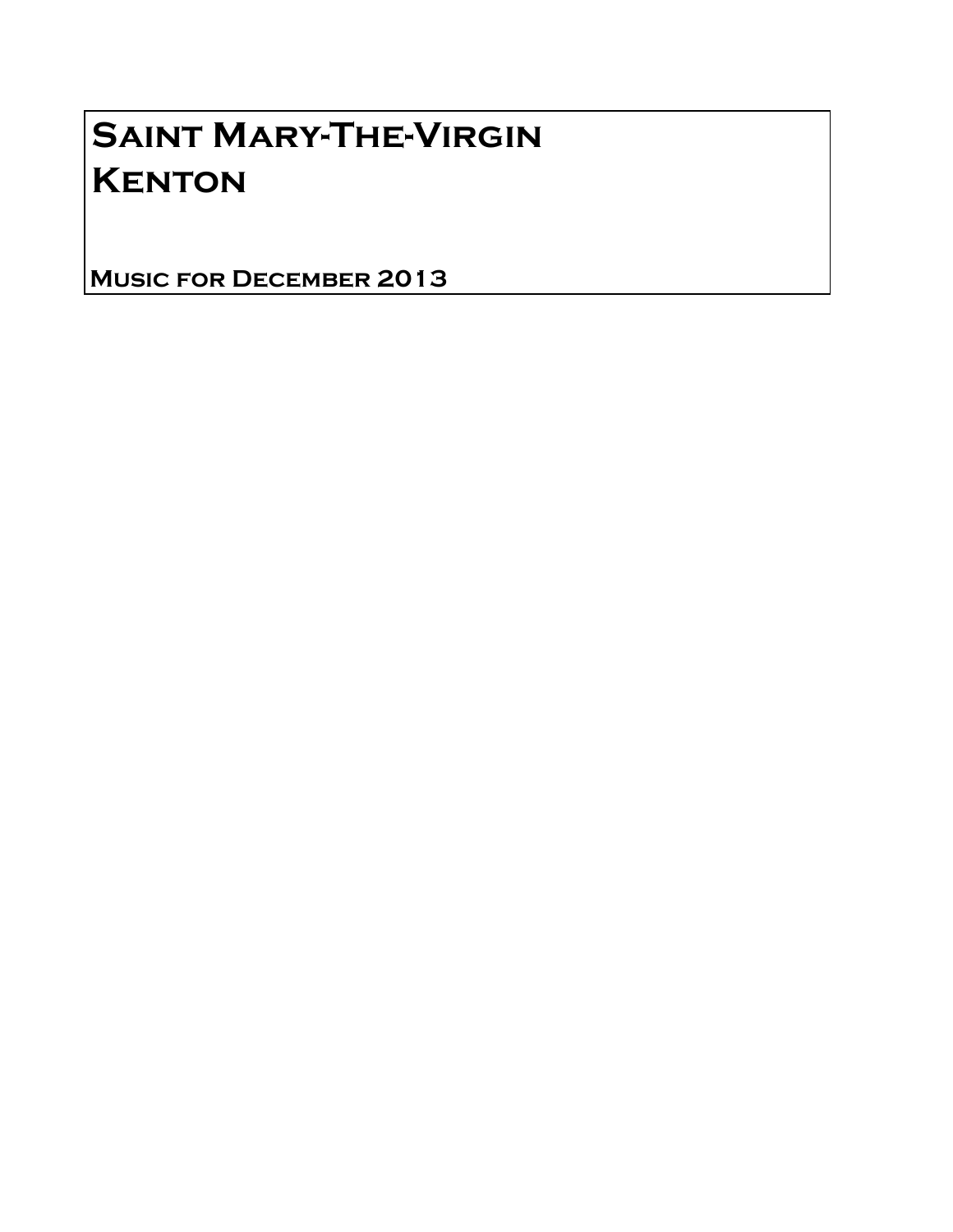| <b>1st December</b>                                                                      | <b>Advent Sunday</b>                                             |                                                                                                                           |
|------------------------------------------------------------------------------------------|------------------------------------------------------------------|---------------------------------------------------------------------------------------------------------------------------|
| Introit<br><b>Responsorial Psalm</b><br>Gradual<br>Offertory<br>Communion<br>Recessional | 501<br>Page 8, first setting<br>15<br>$\overline{7}$<br>308<br>9 | <b>Advent Prose</b>                                                                                                       |
|                                                                                          |                                                                  | The Lord will come and not be slow<br>Hills of the North, rejoice<br>Thee we adore<br>Lo, he comes with clouds descending |
|                                                                                          | Setting                                                          | Asperges & Martin Shaw                                                                                                    |
|                                                                                          | At communion                                                     | <b>Adam and Christ</b>                                                                                                    |
| <b>8th December</b>                                                                      | <b>Advent II</b>                                                 |                                                                                                                           |
| Introit<br><b>Responsorial Psalm</b>                                                     | 466<br>Page 9                                                    | Thou whose almighty word                                                                                                  |
| Gradual                                                                                  | 5                                                                | Hark, a herald voice is calling                                                                                           |
| Offertory                                                                                | 495                                                              | God is working his purpose out                                                                                            |
| Communion                                                                                | 313                                                              | Wherefore, O Father                                                                                                       |
| Recessional                                                                              | 499                                                              | Thy kingdom come, O God                                                                                                   |
|                                                                                          | Setting                                                          | Asperges & St Ralph Sherwin Mass                                                                                          |
|                                                                                          |                                                                  |                                                                                                                           |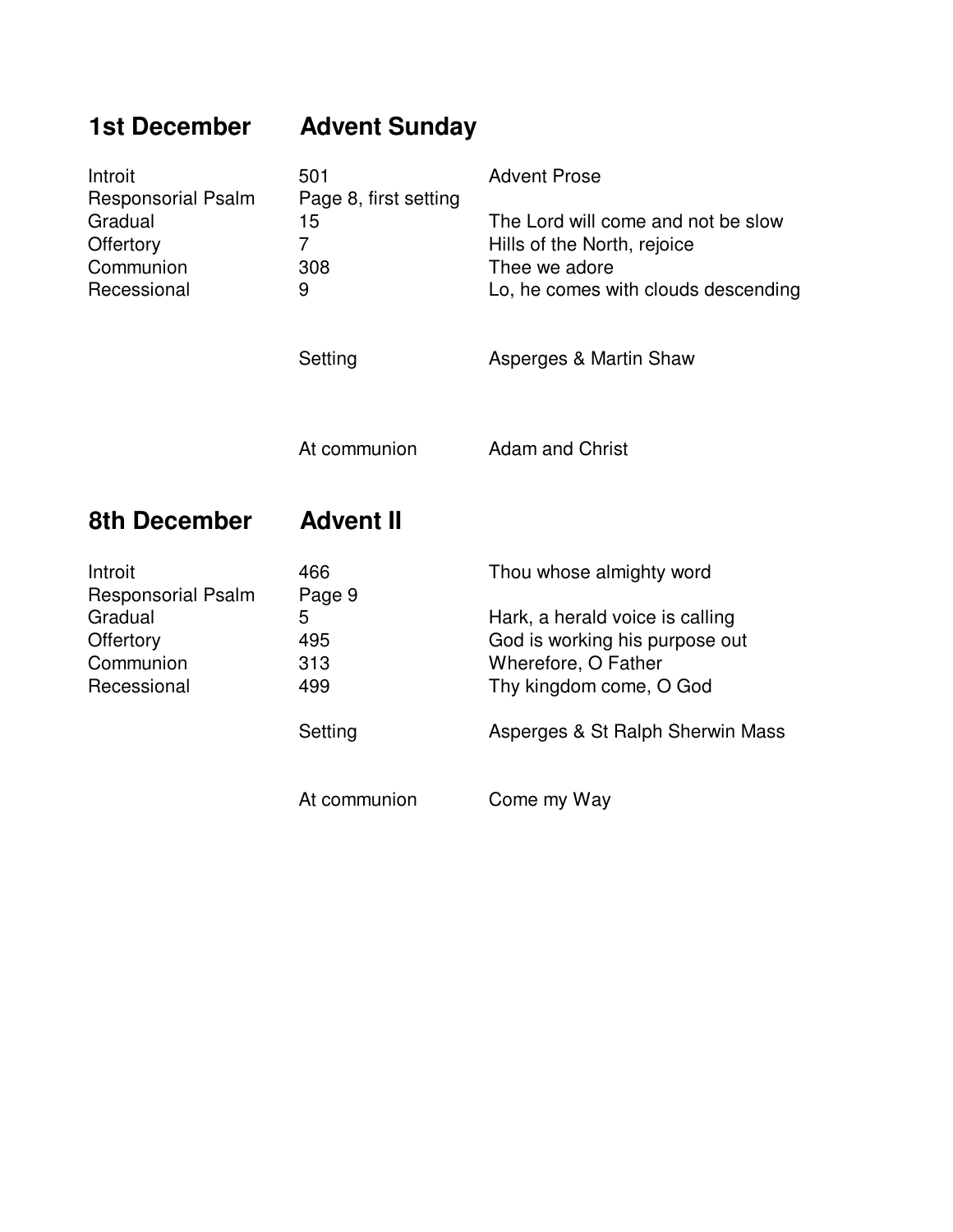### **15th December Advent III**

| <b>22nd December</b>                                                          | <b>Advent IV</b>                                   |                                                                                                          |
|-------------------------------------------------------------------------------|----------------------------------------------------|----------------------------------------------------------------------------------------------------------|
|                                                                               | At communion                                       | A hymn of adoration                                                                                      |
|                                                                               | Setting                                            | Asperges (?) & Missa Simplex                                                                             |
| <b>Responsorial Psalm</b><br>Gradual<br>Offertory<br>Communion<br>Recessional | Page 10, first setting<br>12<br>55<br>305<br>3(ii) | On Jordan's bank<br>Hail to the Lord's annointed<br>Soul of my Saviour<br>Come, thou long-expected Jesus |
| Introit                                                                       | 443                                                | Rejoice, the Lord is King                                                                                |

Introit 186 Tell out, my soul Responsorial Psalm Page 12, first setting<br>Gradual 6 6 Hark the glad sound! Offertory 11 O come, O come, Emmanuel!<br>
Communion 297 Living Lord Communion 297 Recessional 10 10 Long ago, prophets knew

Setting **Asperges & Belmont Mass** 

At communion The Angel Gabriel

### **24th December Midnight Mass**

| Introit                   | 29           | It came upon a midnight clear                                    |
|---------------------------|--------------|------------------------------------------------------------------|
| <b>Responsorial Psalm</b> | Page 13      |                                                                  |
| Gradual                   | 42           | While shepherds watched                                          |
| Offertory                 | 32           | O little town                                                    |
| Communion                 | 40           | What child is this?                                              |
| Recessional               | 30           | O come, all ye faithful                                          |
|                           | Setting      | Kyrie - Gregory Murray; Gloria - Lourdes I<br>S, B, A - Merbecke |
|                           | At communion | TBA                                                              |